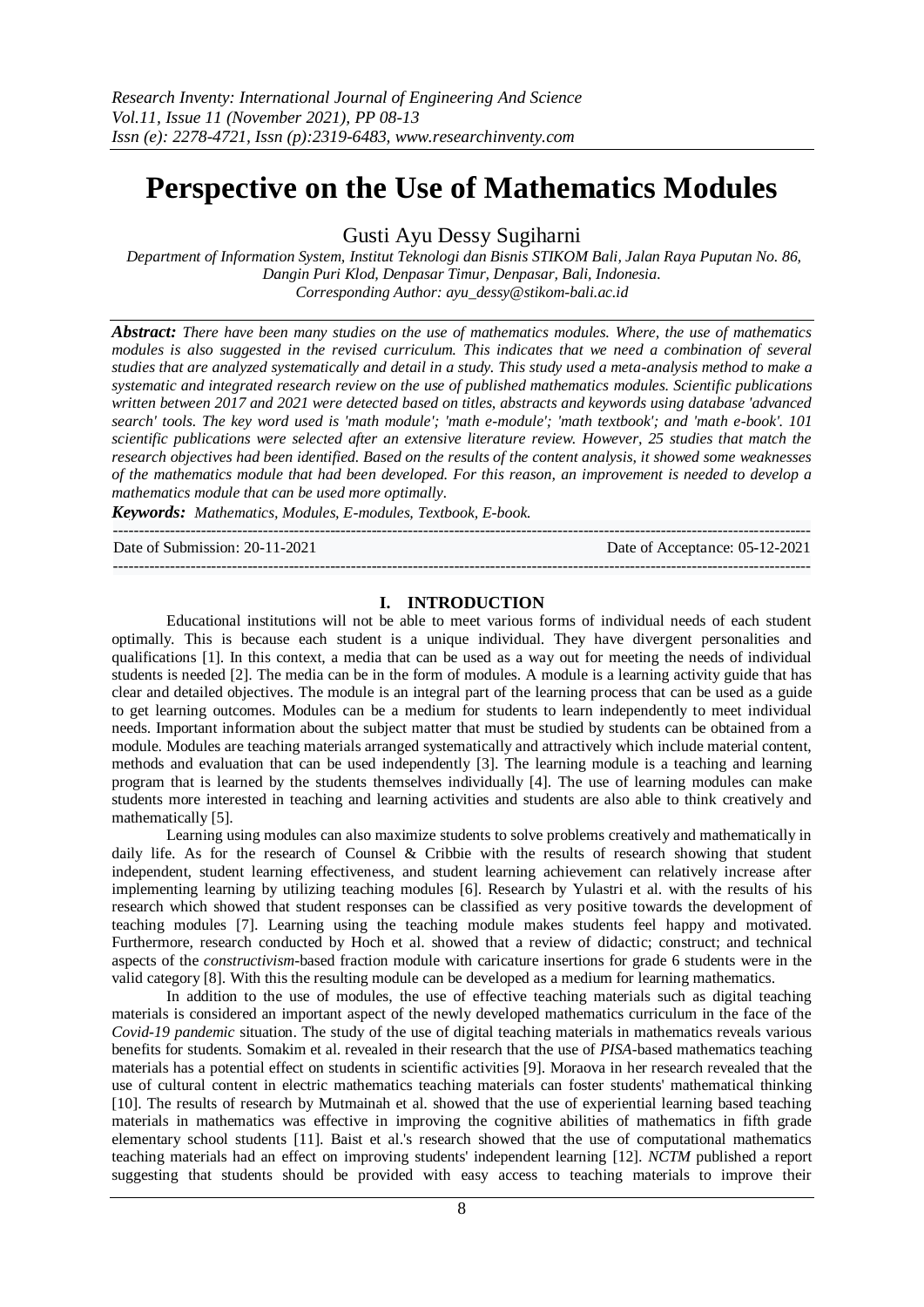mathematical understanding. A student-centered approach has been adopted and teaching materials have been integrated into the learning environment [13]. The form of digital teaching materials related to modules is the emodule and e-book.

Based on the aspect of its effectiveness, E-module is a medium that can build competence and assess the need for learning [14]. E-modules are teaching materials that are used by researchers based on technology and are developed, so that they become products in electronic form [15]. E-module is a teaching material that contains a unit of material concept that can be displayed with an electronic device in the form of a computer [16]. E-modules can be used as learning media because of their characteristics that can be accessed asynchronously and the content is integrated by video, audio, and images to help students understand learning material [17]–[19]. E-modules have various advantages to balance the demands of 21st century learning. Various forms of renewable applications have also been developed and can be used as a medium for designing an e-module in blended learning [20].

Based on this, a systematic review of existing studies on the use of mathematics modules is required. There have been many studies on the use of mathematics modules. Where, the use of these mathematics modules has also been suggested in the revised *curriculum*. There are also several other studies related to mathematics modules. This indicates that we need a combination of several studies that are analyzed systematically and in detail in a study. Where this research can certainly provide a unique and exclusive role related to the use of modules in learning mathematics. So that the main purpose of this research was to describe the perspective of using modules in mathematics learning.

## **II. METHODE**

This research can be classified into a *meta-analysis* study which includes empirical research on the use of mathematics modules. This study addresses gaps in the literature by conducting content analysis on the learning efficiency in relative from several forms of mathematics modules. In addition, this study discusses the extent of the use of modules in mathematics learning and discusses in detail some of the things that affect the use of mathematics modules. The main objective of this research was to describe the perspective of using modules in mathematics learning, by analyzing related research published between 2017 and 2021. This study used a *meta-analysis* method to make a systematic and integrated review of research on the use of mathematics modules which have been published. *Meta-analysis* is a research method that utilizes the results of previous research for a specific purpose [21]. Literature reviews were conducted systematically to select studies to be included in the *meta-analysis*.

A method was used to access all published research and focus on modules in mathematics learning. In line with the research objectives, searches were carried out on search engines such as *Google Scholar, ERIC, Directory of Open Access Journal (DOAJ), Researchgate*, and *Freefullpdf* in January 2021. Using this database's 'advanced search' tool, scientific publications written between 2017 and 2021 were detected by title, abstract and keyword. The key words were as follows; 'math module'; 'math e-module'; 'math textbook'; and 'math e-book'. 101 scientific publications were selected after an extensive literature review. However, 25 studies that match the research objectives had been identified. After the selected articles were obtained, the next step was the *coding* process. The *coding* process is an activity to sort several selected studies according to their specifications [22]. At this stage the research included in the *meta-analysis* was coded through a coding form prepared by the researcher. 25 of the 101 studies that were found in the literature search and that met the criteria on the coding form were entered in the *meta-analysis*

## **III. RESULTS AND DISCUSSIONS**

This research was conducted to determine the content analysis of modules utilization in mathematics learning. The 25 of content analysis in each selected article was described as follows. Research with code M01 was research conducted by Wiburg et al. in 2017. Where Wiburg et al. developing a module containing Math Snacks material [23]. The *Constructivist* Instructional Design Model which was applied to the design and development of its digital math game modules was utilized to facilitate *constructivist* learning that supports students as they try various solutions to problems. However, module development focuses on math games and has not provided opportunities for students to maximize the use of their senses in carrying out *constructivist* learning. Research with the M02 code was research conducted by Smith in 2017. Smith developed a module with statistical material verification [24]. *Collaborative peer feedback* implemented in the mathematics module can provide significant benefits for students in their learning experience. However, the module used was too focused on feedback. So that it has not provided opportunities for students to carry out learning by utilizing the senses which they have in finding useful new experiences. Research with code M03 was the research of Chao et al. in 2017. Mathematics in *Atayal's craft* was the choice of material used in the development of e-books in their research [25]. The effectiveness of presenting the problem in this developed e-book was used as a starting point for learning to evaluate the results of problem solving. However, the e-book developed by Chao et al. have not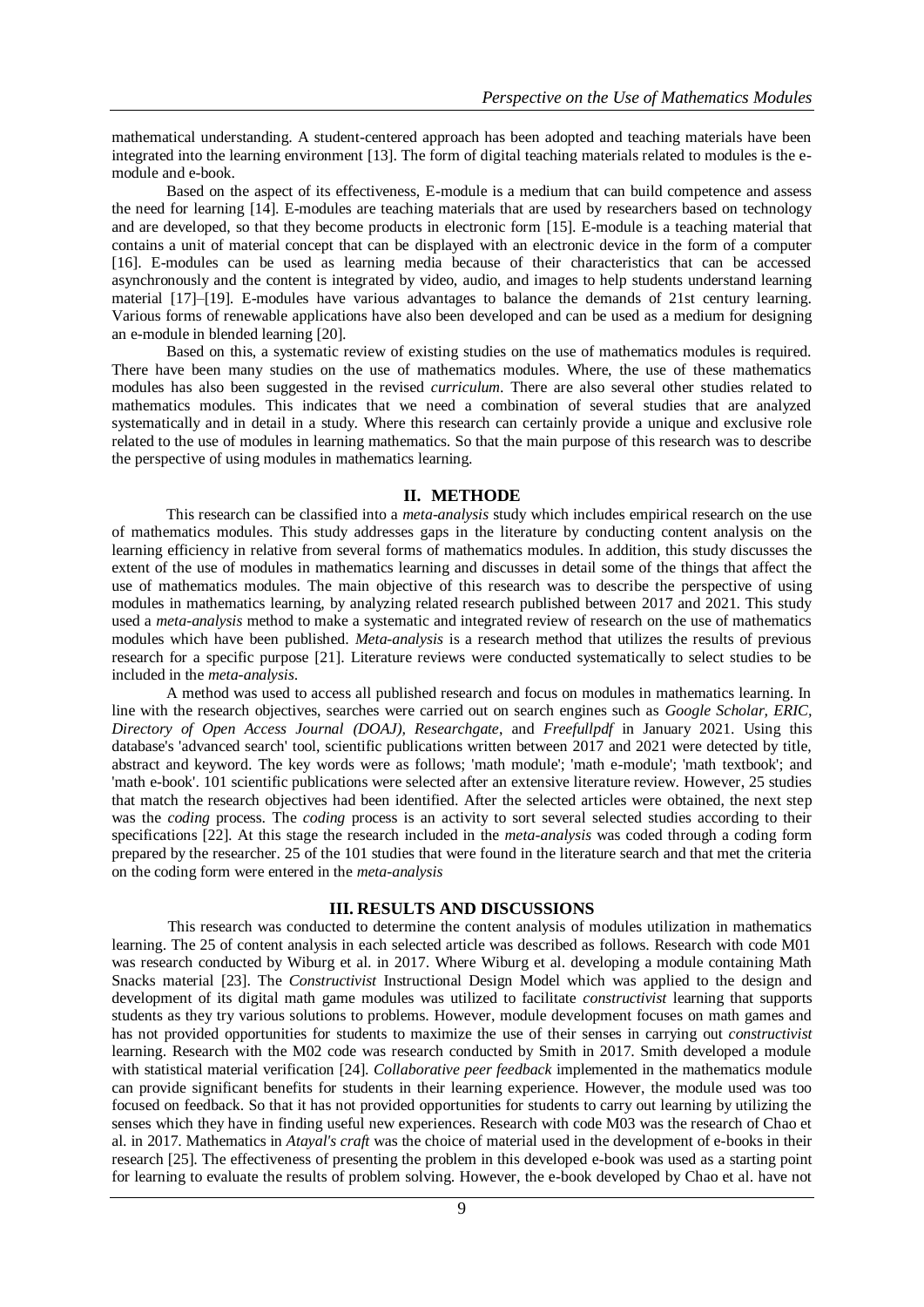provided opportunities for students to treat the senses and integrate them into the deepest understanding until that understanding is embedded in students. Research with the M04 code was research conducted by Hwang & Lai in 2017. Traditional mathematics was the material they chose to include in the developed e-book (Hwang & Lai, 2017). There was an increase in student learning outcomes after being taught by using a Mathematical Ebook based on the *Flipped-Blended* Learning model. The E-book developed focuses on the video content contained therein. It has not provided opportunities for students to carry out sensory learning. The research given the M05 code was research conducted by Ekowati & Nenohai in 2017. They chosed the subject matter on *thematic* material as the material included in the book they developed [26]. In the books they developed, students get more opportunities to study on their own, read the descriptions and instructions in the activity sheet, and answer questions and carry out tasks that must be completed in each assignment. However, the book they had developed has not provided opportunities for students to collaborate exploration of material carefully. Where, this activity should be done together with classmates and friends outside the class.

Furthermore, research with the M06 code was research conducted by Saracoglu & Kol in 2018. In the e-book development research carried out, they chose the subject of vector as material in the e-book [27]. The mathematics e-book they developed received a good response from both educators and students. The mathematics e-book they had developed also had a positive effect on student learning outcomes. And able to help students think more actively during learning. Especially in proving a concept based on their observations and analysis. However, the e-book they had developed has not provided the opportunity for students to observe and analyze directly and thoroughly by treating their senses. Research with code M07 was research conducted by Urhan & Dost in 2018. The topic of book development carried out by Urhan & Dost was Trigonometry [28]. The mathematics book developed by Urhan & Dost provides new knowledge insights to students, both in terms of mathematics material and the relationship between *trigonometric* material and daily life. This mathematics book developed by Urhan & Dost also contains *Trigonometry* material which is prepared using the Problem Based Learning model step which requires students to arrive at the C6 (Evaluation) stage. The module developed by Urhan & Dost is still focused on cognitive aspects, it has not provided opportunities for students to improve their abilities other than *cognitive* aspects, namely on *affective* and *psychomotor* aspects as well. Research with code M08 was research conducted by Pawley and Hughes in 2018. *Algebra; functions and graphs; trigonometry and complex numbers; vectors and matrices; derivatives; and integrals* were materials listed in the modules used in Pawley and Hughes' research [29]. The revision and refresher program on the module in its research was complemented by a boot camp series led by a tutor. The tutor ensured that all required material was covered and provides the opportunity in real time to ask questions about the material. However, the modules used by Pawley and Hughes have not provided opportunities for students to collaborate in problem solving in the form of collaborate discussions. Even though, the new knowledge that students have can be formed with this collaboration. Then research with code M09, namely research Bartholomew et al. in 2018. In developing their mathematics module, they chose *Science, Technology, Engineering, and Math (STEM)*  material. The mathematics e-module they had developed met the criteria of being valid, practical and effective [30]. The *Open Ended* based mathematics e-module that they developed directs students to be active in expressing their ideas; exploring problems and looking for various problems; developing learning knowledge and describing everything that students learn. However, the e-modules they have developed have not provided opportunities for students to carry out collaborative understandings. Therefore it can be reduce students' feelings of confusion and doubt in submitting opinions. The research which given the M10 code namely, the research of Hendrix et al. in 2019. Home mathematics was the material chosen by Hendrix et al. to be included in the book being developed [31]. The book that Hendrix et al. developed can lead students to build their knowledge so that they really understand the material. However, the book which was developed has not provided opportunities for children to implement empirical mathematics learning. Whereas with this the teacher can make the *cognitive, affective and psychomotor* domains of students develop simultaneously.

Research coded M11 was a study conducted by Munakata et al. in 2019. The discussion of *geometry* was the material listed in the module used in the research of Munakata et al. [32]. The deliberate focus on creativity in this math module challenges students' conceptions of mathematics; enabling them to reconsider their familiar mathematics in new ways; and it engage them in meaningful collaborations. The modules they had developed were too focused on play activities. It is not yet giving students the opportunity to draw serious learning through various sensory learning activities. Even though with sensory learning activities, the teacher will be able to ensure that students remain on the task of thinking about mathematics without limiting the students' space. Research with code M12 was Mursalin's research in 2019. The algebraic form material was chosen by him to be included in the e-book being developed [33]. The mathematics e-book product with *algebraic* form material which is equipped with a discussion of *elementary algebra* for students majoring in Mathematics Education with the *scientific approach* that they had developed was suitable for use in the learning process. However, the e-book developed focuses on discussing *elementary algebra*. It has not shown to provide opportunities for students to build their own knowledge in a problem solving. Research given the M13 code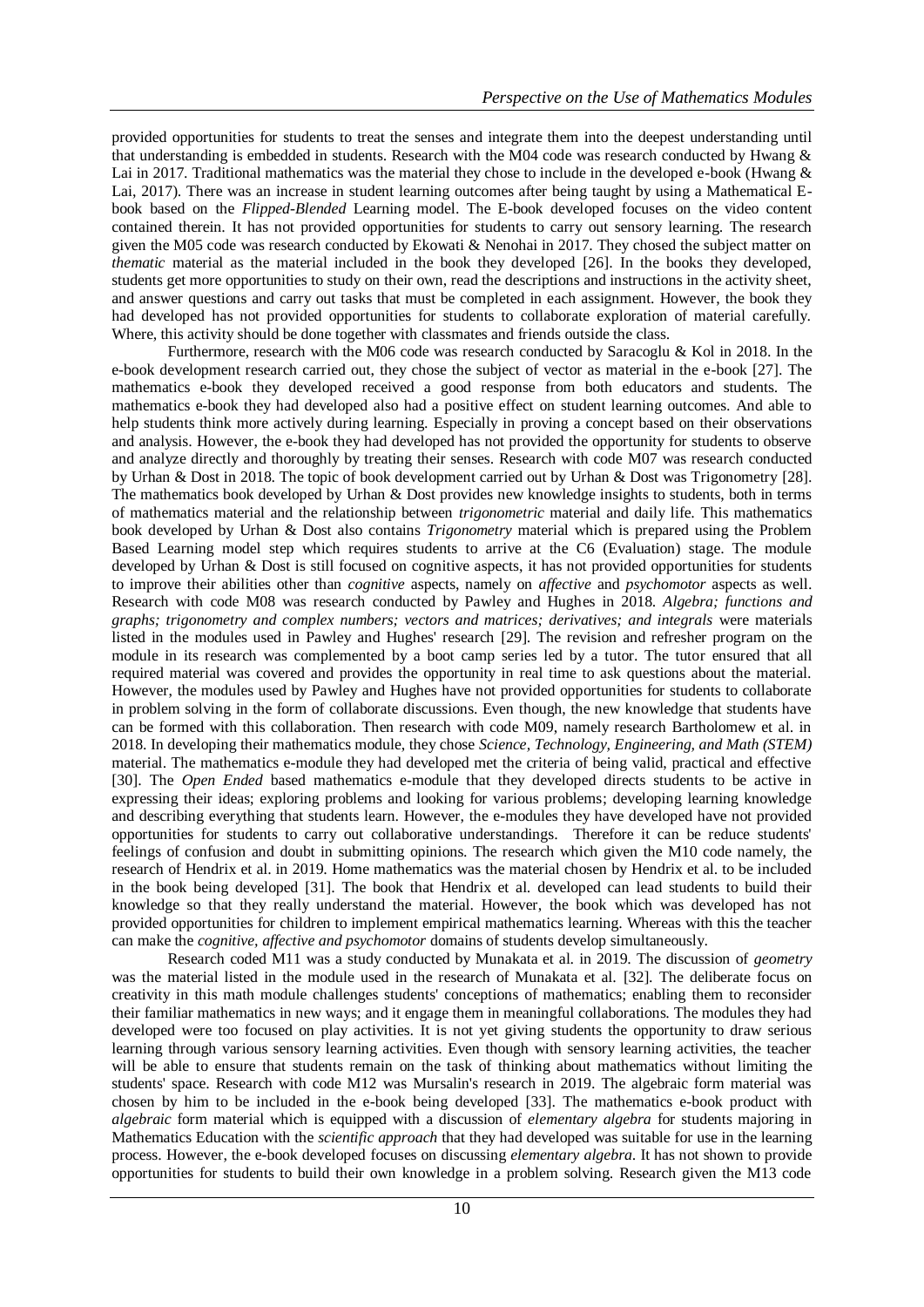namely the research of Supiyati et al. in 2019. The topic of material discussed in the *ethno-mathematics* module they developed was *basic algebra* [34]. In terms of the *ethno-mathematical approach* implementation, it was able to motivate students to be actively involved in finding local cultures related to mathematics. The developed module focuses on the *cognitive realm*. It has not provided opportunities for students to carry out activities that are able to develop students' abilities in the *affective and psychomotor* domains. Research with code M14 was Angelone's research in 2020. The e-module developed by Angelone was related to *Geometry* material [35]. The *Realistic Mathematical approach* applied to the development of the E-module is feasible and can be used in elementary mathematics learning, especially in learning geometry. However, the E-module developed has not shown to provide opportunities for students to use their senses empirically in imagining, exploring, experimenting, testing, manipulating, interacting, collaborating, and speculating in solving mathematical problems. Research with code M15 was research by Li et al. in 2020. Li et al. develop e-book related to *number pattern* material [36]. The developed interactive mathematics e-book gives students the opportunity to be able to do direct evaluations in the e-book and the opportunity to choose a number that is easy to work on first. The score in the evaluation process can be seen directly by students. The e-book developed focuses on the evaluation of learning, not yet providing opportunities for students to use their senses empirically in carrying out all activities related to the learning process.

Research with code M16 was research conducted by Seibert et al. by 2020. The material listed in the development of mathematics books conducted by Seibert et al. was the tenth grade mathematics material [37]. The advantages of mathematics books with *Multitouch* learning books in tenth grade mathematics material developed by Seibert et al. namely: (1) as a learning guide for students independently; (2) books compiled with *Multitouch* learning books, equipped with *mini math labs* that can make it easier for students to find a concept in the subject matter. So that students know how the concept is obtained. In addition, there were project activities that can increase the knowledge of students to apply the knowledge they have in real life; (3) this book has many illustrations that can make it easier for student to understand the material. However, the book developed still focuses on illustrations in the mini math lab. It is not yet showing that books provide opportunities for students to explore optimally using their senses. Therefore, students will be able to link the conditions that exist around them with mathematics learning. Research given the code M17 was research by Radovic et al. 2020. The system of two-variable linear equations was the material listed in the textbook they had developed [38]. The textbook they had developed consists of an introduction, textbook instructions, table of contents, competencies, learning activities, competency tests, *bibliography*, and answer keys. The learning activity consists of two units. Each unit refers to the principle of a *contextual approach*. There are seven principal components of the *contextual approach*, namely *constructivism*, finding, asking, learning society, modeling, reflection, and actual assessment. This textbook has not been developed to guide students in developing other abilities apart from their *cognitive* abilities. Furthermore, the research given the M18 code was the research conducted by Lim et al. in 2020. *Statistical* material was the material they chose to include in the e-book they develop [39]. The content of the *statistical* material in this e-book is suitable for use in statistics learning. Because it has a relationship between the material used and the basic competencies learned by middle-level students and is in accordance with the 2013 Curriculum applied in Indonesia. However, the e-book that was developed focuses on *formative* questions. It has not been shown that e-books provide opportunities for students to use all abilities that students have, both physically and psychologically. This ability will be used to build new knowledge in mathematics learning. Research with code M19 was Lapawi and Husnin's research in 2020. In the development of the module they chose 'matter' as the topic of discussion [40]. The effectiveness of this developed module was an effective step to increase achievement in science and therefore it must be applied in learning Science, Technology, Engineering, and Mathematics to solve complex problems. The modules they used focus on *Computational Thinking (CT)* and have not provided opportunities for students to relate learning to the realities that exist in the students' social environment. Furthermore, the research given the M20 code was carried out by Lagos in 2020. Lagos chose *exponential and logarithmic functions* as the subject in the module development it was doing [41]. This developed module has a high involvement index; the communication index is outside the acceptable range; and the module level is college. This developed module has not provided the opportunity for students to take full advantage of students' physical and psychological abilities in the implementation of learning.

Research with code M21 was the research of Setiyani et al. in 2020. In the module development carried out by Setiyani et al., *relations and functions* are selected as the material included in the module [42]. The digital module that Setiyani et al. developed in research according to student needs and act as an alternative source of learning that is not *monotonous*. Validity was based on the evaluation of four validators. And after implementation using digital modules, students respond positively with the developed mathematical knowledge. Some of the obstacles that students experience in using this developed digital module include a lack of focus on what the teacher explains. This is because the modules developed have not provided opportunities for students to build their own knowledge by utilizing the abilities they have. Research with the M22 code was a study conducted by Conradty et al. in 2020. 4-dimensional mathematics was a discussion topic listed in the modules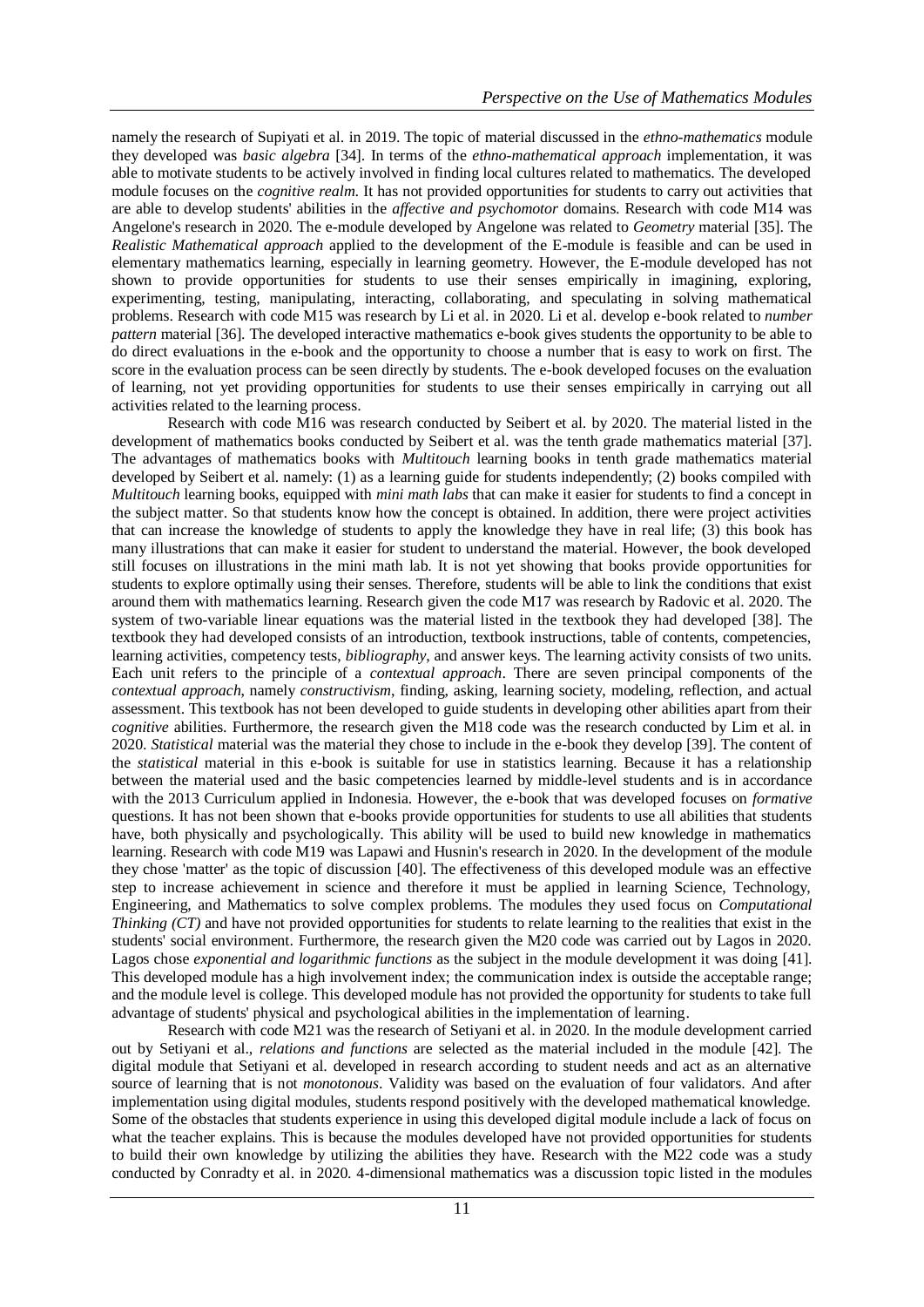used in the research of Conradty et al. [43]. This module provides a *social environment* that fosters creativity in which students imagine, explores, experiment, test, manipulate, and speculate. The module used has not provided opportunities for students to interact with each other as well as conducting discussions both *face-toface and online*. The research given the M23 code was research conducted by Dinh and Nguyen in 2020. *Science, Technology, Engineering and Mathematics (STEM)* was the material chosen to be included in the module they were developing [44]. Vietnam's new *K12 textbook series* shows that *STEM-related* subject content had been given more attention and was designed with more *STEM* activities. However, the module used only focuses on *STEM* activities and does not pay attention to the social environment that affects student learning styles. Research with code M24 was Lee and Lim's research in 2020. *Algebra* was the topic they chose to include in the module used in their research [45]. A learning module implemented in basic mathematics which was intended to lead students to a better understanding. It was about the nature and use of *constructive formative feedback*. And it gave them the opportunity to use this understanding in revising their initial feedback on students' *hypothetical* work. The implemented module only focuses on feedback. So this requires a longer allocation of time in its implementation. And not all mathematics concepts or materials can be applied to learning. The last was research given the M25 code, namely research by Biccard in 2020. A *mandatory mathematics* was a topic discussed in the module used in Biccard research [46]. The results of Biccard's research found that students' knowledge and development of mathematical *pedagogy* can be improved through problemsolving learning which was summarized in a module. However, the modules used in problem solving learning have not provided opportunities for students to carry out activities that are able to characterize their affective domains. Based on the content analysis from some of the research results mentioned above, it appears that this study has contributed to the development of modules that can be more optimally utilized in mathematics learning.

#### **IV. CONCLUSION**

After conducting a *meta-analysis*, it was found that: The features contained in the mathematics "modules, e-modules, text books, and e-books" used and developed in several studies have some similarities. It's just that the content listed in it has several differences. Based on the results of the content analysis, it showed some weaknesses of the mathematics "modules, e-modules, text books, and e-books" that had been developed. So, an improvement is needed to develop a mathematics module that can be used more optimally. The development of the latest mathematics module can consider activities that really involve most of the senses that students have empirically. Therefore, the learning given will be easy to stick inside students selves.

#### **REFERENCES**

- [1] I. M. Ardana, I. P. W. Ariawan, and D. G. H. Divayana, "Measuring the Effectiveness of BLCS Model (Bruner, Local Culture, Scaffolding) in Mathematics Teaching by using Expert System-Based CSE-UCLA," *I.J. Educ. Manag. Eng.*, vol. 4, pp. 1–12, 2017.
- [2] I. G. P. Suharta and I. M. Suarjana, "A Case Study on Mathematical Literacy of Prospective Elementary School Teachers," *Int. J. Instr.*, vol. 11, no. 2, pp. 413–424, 2018.
- [3] J. Sopacua, M. R. Fadli, and S. Rochmat, "The history learning module integrated character values," *J. Educ. Learn.*, vol. 14, no. 3, pp. 463–472, 2020.
- [4] T. McIntyre, M. Wegener, and D. McGrath, "Dynamic e-learning modules for student lecture preparation," *Teach. Learn. Inq.*, vol. 6, no. 1, pp. 126–145, 2018.
- [5] M. D. Şahin and E. C. Aybek, "Jamovi: An Easy to Use Statistical Software for the Social Scientists," *Int. J. Assess. Tools Educ.*, vol. 6, no. 4, pp. 670–692, 2019.
- [6] A. Counsell and R. A. Cribbie, "Students' attitudes toward learning statistics with R," *Psychol. Teach. Rev.*, vol. 26, no. 2, pp. 36– 56, 2020.
- [7] A. Yulastri, H. Hidayat, Ganefri, S. Islami, and F. Edya, "Developing an Entrepreneurship Module by Using Product-Based Learning Approach in Vocational Education," *Int. J. Environ. Sci. Educ.*, vol. 12, no. 5, pp. 1097–1109, 2017.
- [8] S. Hoch, F. Reinhold, B. Werner, J. Richter-Gebert, and K. Reiss, "Design and Research Potential of Interactive Textbooks: The Case of Fractions," *Int. J. Math. Educ.*, vol. 50, no. 5, pp. 839–848, 2018.
- [9] Somakim, A. Suharman, K. Madang, and Taufiq, "Developing Teaching Materials PISA-based for Mathematics and Science of Junior High School," *J. Educ. Pract.*, vol. 7, no. 13, pp. 73–77, 2016.
- [10] H. Moraová, "Do Authors of Online Electronic Materials for Teaching Mathematics Use Their Potential to Use Non-Stereotypical Cultural Settings?," *Electron. J. e-Learning*, vol. 15, no. 3, pp. 235–243, 2017.
- [11] Mutmainah, Rukayah, and M. Indriayu, "Effectiveness of experiential learning-based teaching material in Mathematics," *Int. J. Eval. Res. Educ.*, vol. 8, no. 1, pp. 57–63, 2019.
- [12] A. Baist, A. Fadillah, and D. Nopitasari, "Students Self Regulated Learning in Numerical Methods Course using Computational Mathematics Teaching Materials," *Malikussaleh J. Math. Learn.*, vol. 2, no. 1, pp. 1–4, 2019.
- [13] M. Ali Alshehri and H. Shawki Ali, "The Compatibility of Developed Mathematics Textbooks' Content in Saudi Arabia (Grades 6- 8) with NCTM Standards," *J. Educ. Pract.*, vol. 7, no. 2, pp. 137–142, 2016.
- [14] J. Lee and M. Pant, "Competency-Based Learning (CBL): Developing a Competency-Based Geometry Methods Course," *J. Competency-Based Educ.*, vol. 5, no. 4, pp. 12–24, 2020.
- [15] C. C. Bates *et al.*, "E-Books and E-Book Apps: Considerations for Beginning Readers," *Read. Teach.*, vol. 70, no. 4, pp. 401–411, 2017.
- [16] M. A. Hamid, L. Yuliawati, and D. Aribowo, "Feasibility of electromechanical basic work e-module as a new learning media for vocational students," *J. Educ. Learn.*, vol. 14, no. 2, pp. 199–211, 2020.
- [17] S. Saraswati, R. Linda, and Herdini, "Development of Interactive E-Module Chemistry Magazine Based on Kvisoft Flipbook Maker